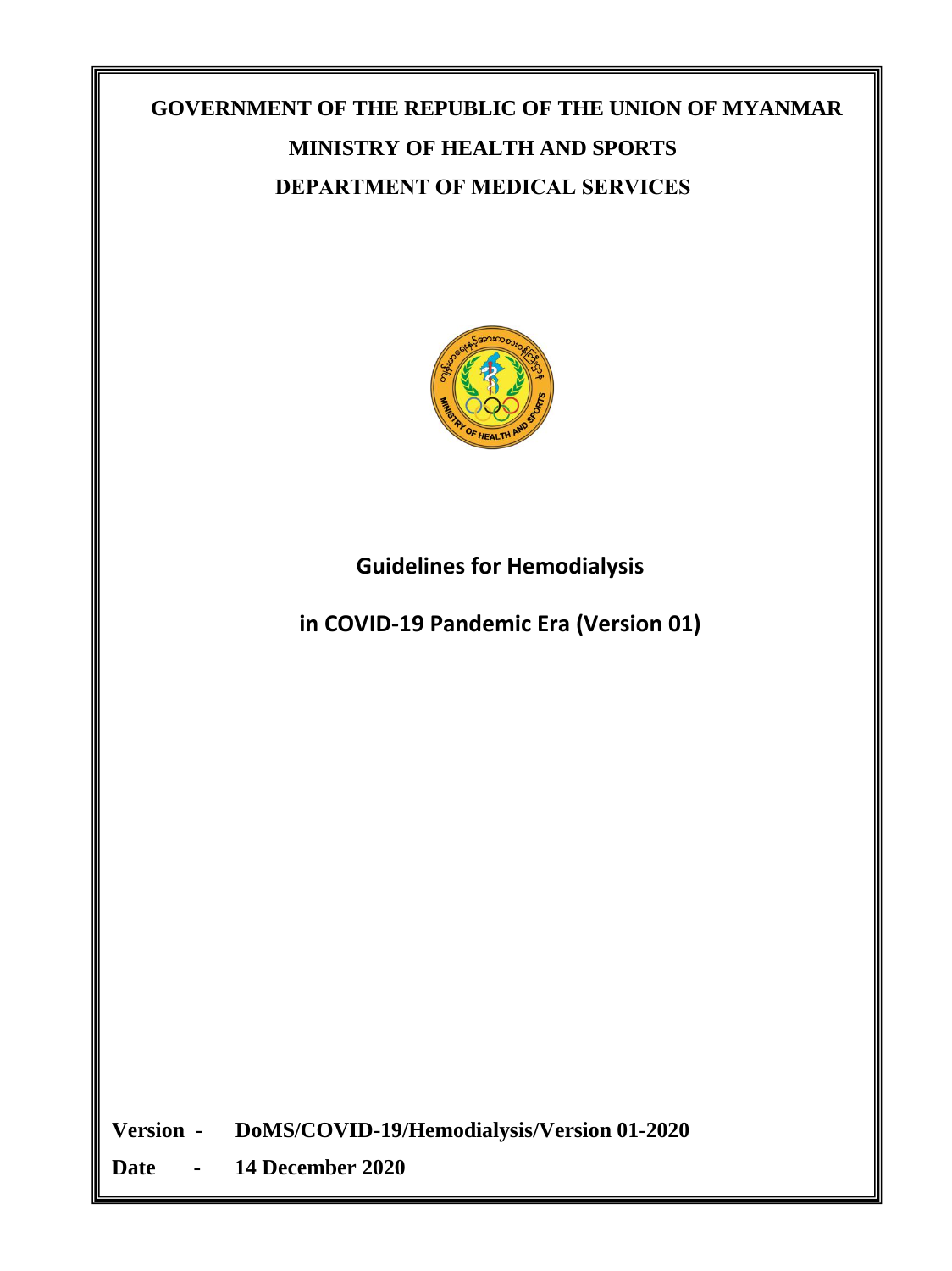#### **Main Contributors of guidelines**

- 1. Professor Khin Maung Maung Lwin, Retired President of Nephro-Uro Society of Military Services
- 2. Professor Khin Maung Htay, Retired Professor and Head of Department of Nephrology in Yangon Specialty Hospital
- 3. Professor Khin May Thwin, Retired Professor and Head of Department of Nephrology in Yangon Specialty Hospital
- 4. Professor Khin Phyu Pyar, President of Nephro-Uro Society of Military Services
- 5. Professor Khin Khin Win, Professor & Head, Department of Nephrology, University of Medicine-1, Yangon
- 6. Professor Thuzar Thin, Professor & Head, Department of Nephrology. University of Medicine-2, Yangon
- 7. Professor Win Win Hlaing, Professor, Department of Nephrology, Yangon Specialty Hospital
- 8. Dr. Mya Htwe Nge, Consultant, Department of Nephrology in Yangon Specialty Hospital
- 9. Dr. Yee Yee Myint, Consultant, Department of Nephrology in Yangon Specialty Hospital
- 10. Dr. Yin Yin Mon, Consultant, Department of Nephrology in Yangon Specialty Hospital
- 11. Dr. Kyaw Swar Htet, Consultant, Department of Nephrology in Yangon Specialty Hospital
- 12. Dr. Su Thet Ko, Consultant, Department of Nephrology in Yangon Specialty Hospital
- 13. Dr. Ngu Wah Wah Min, Consultant, Department of Nephrology in Yangon Specialty Hospital
- 14. Dr. May Phyu Sin, Consultant, Department of Nephrology in Yangon Specialty Hospital
- 15. Dr. Kyaw Kyaw Myo, Consultant, Department of Nephrology in Yangon Specialty Hospital
- 16. Dr. Wai Phyo, Consultant, Department of Nephrology in Yangon Specialty Hospital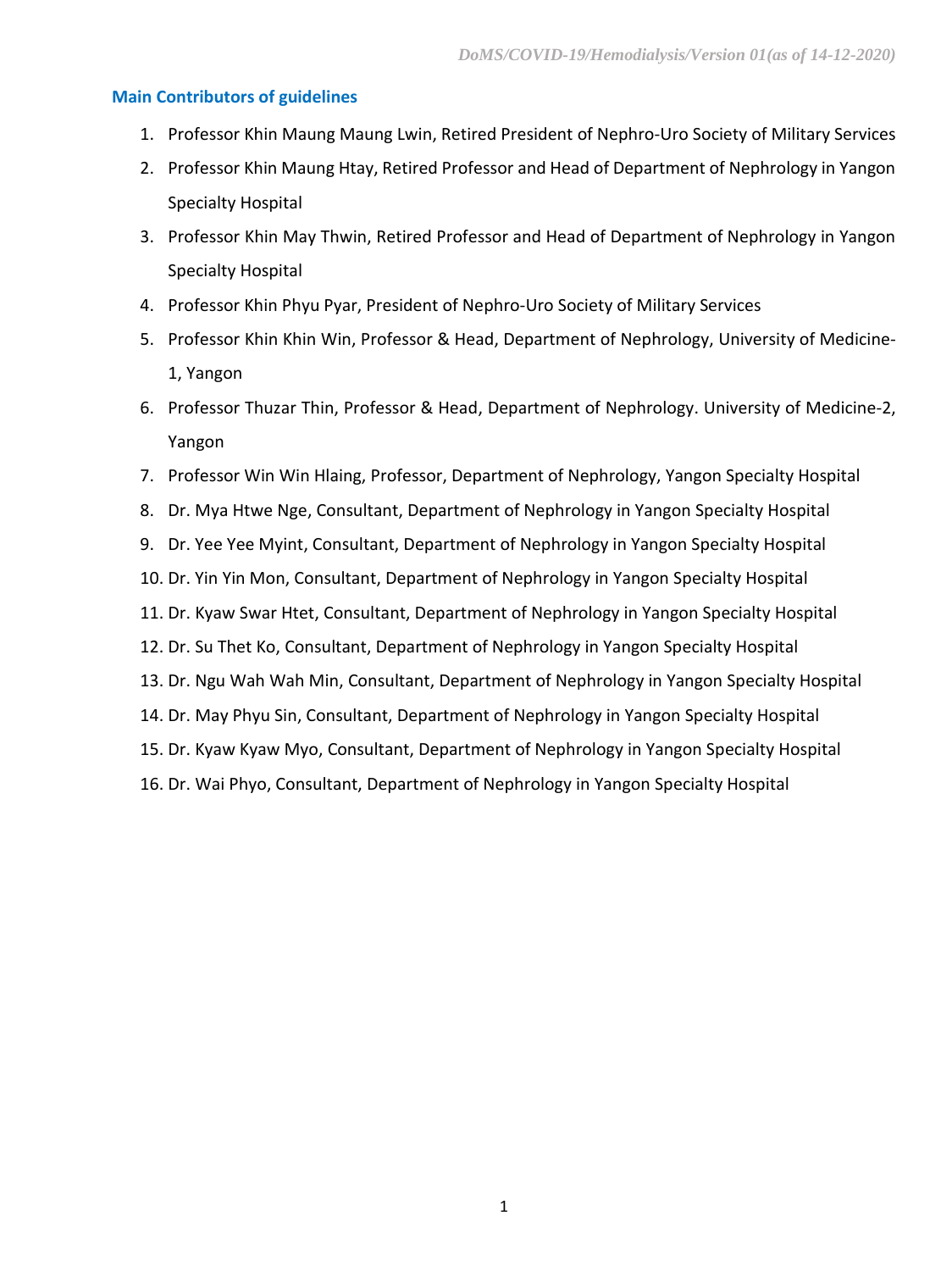# **GUIDELINES FOR HEMODIALYSIS IN COVID 19 PANDEMIC ERA (Version 01)**

#### **General principles**

- Hemodialysis patients are immunocompromised and highly susceptible populations. Hemodialysis centers are a high-risk area in terms of COVID-19.
- All medical staffs, HD patients, and their caregivers should be educated about personal hygiene, including washing hands, wearing masks, and avoiding unnecessary contact.
- Surgical masks and hand sanitizer should be available at the entrance of the HD unit. Healthcare workers, HD patients, and their caregivers should perform standard, contact, and droplet precautions, including hand hygiene and wearing masks.
- Each HD unit should prepare an environment suited to minimize infection transmission, such as keeping proper distance between beds.

## **Before the arrival of the patient**

Educate all dialysis staff about

- Epidemiology, testing and triage of COVID19
- Use of PPEs including donning, doffing and proper disposal
- Cough etiquette, hand hygiene and universal precautions

#### Enough stock of

- Dialysate, dialyzers and bloodlines, catheters, fistula needles, heparin, disinfectants and medicines
- **PPE & hand sanitizers**

Keep signboard in dialysis unit and waiting area asking patients to report any fever, cough or breathing problem

- 1. Instruct all patients to inform the unit about any symptoms before coming to the dialysis unit so that they can be addressed separately in screening area
- 2. Separate waiting area for screening or waiting in a personal vehicle for screening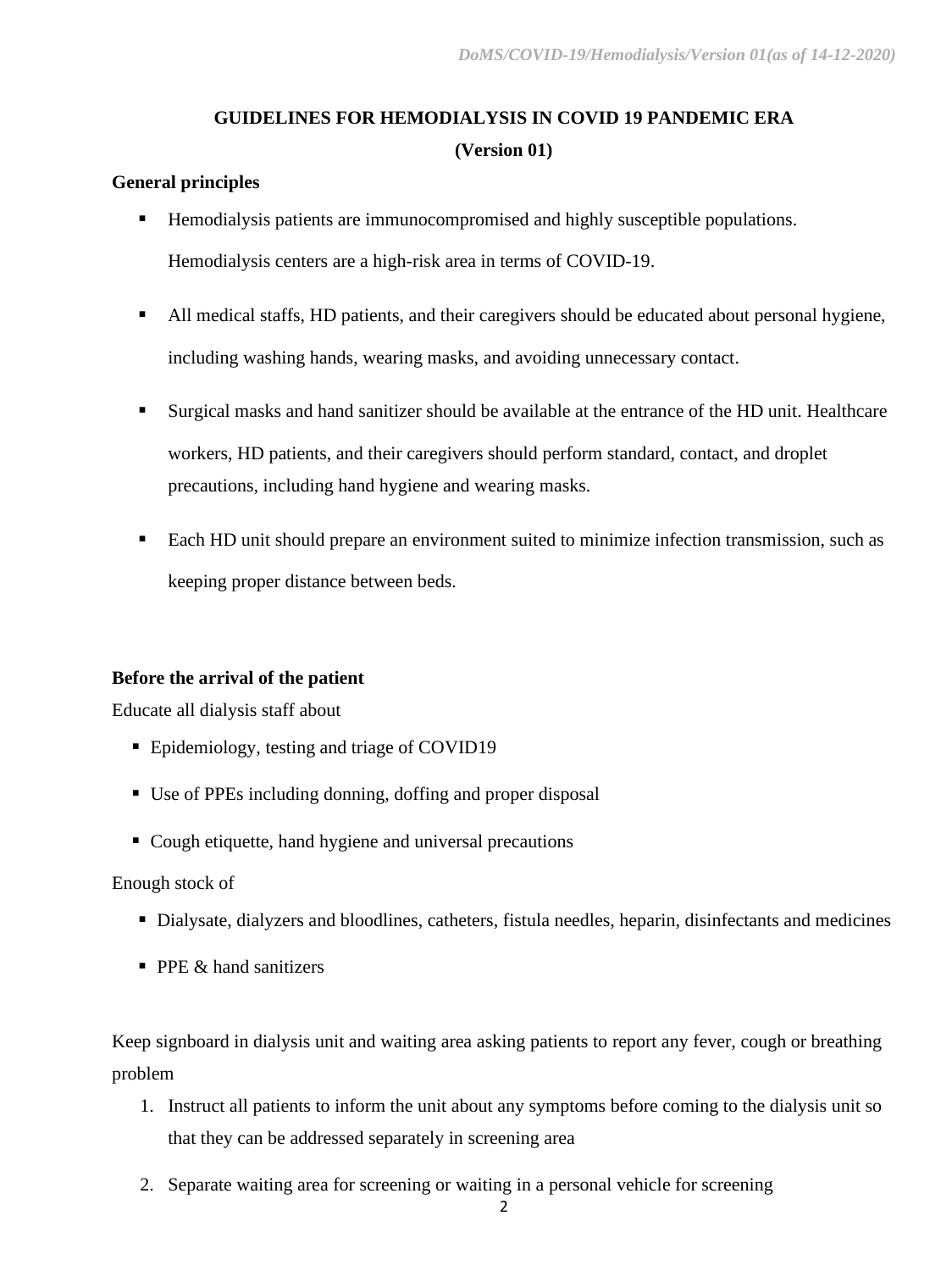# **The screening area**

Designated entry and exit for patients and staff

Dedicated area where patients can be screened before entering inside dialysis area

Enough space in the screening area to maintain distance between individuals, and clean it between sessions

Every patient wears a mask as they enter the screening area

Screen all the patients for

- COVID-19 symptoms
- History of contact with a confirmed COVID-19 patient
- Do CXR+/- CT for new cases

All patients wash hands with soap and water for at least 20 seconds, or sanitizing hands with 60% alcohol-based hand rub before entering the unit.

# **The dialysis area**

Instruct all patients to practice cough etiquette

Instruct all patients instructed not to eat inside the dialysis area

Place an alcohol-based hand sanitizer near each dialysis bed/chair

Keep plastic lined trash can for proper disposal of tissues etc. by the patients near each dialysis bed/chair Instruct all staff to leave all personal belongings and change into hospital attire before entering dialysis room

All staff, patients, attendants and caregivers wear a three-layer surgical facemask inside the dialysis unit All dialysis staff follow hand hygiene between patients

# **All dialysis staffs**

- Ask all dialysis staff about new onset respiratory symptoms
- If present, ask them to take leave
- Maintaining distancing in unit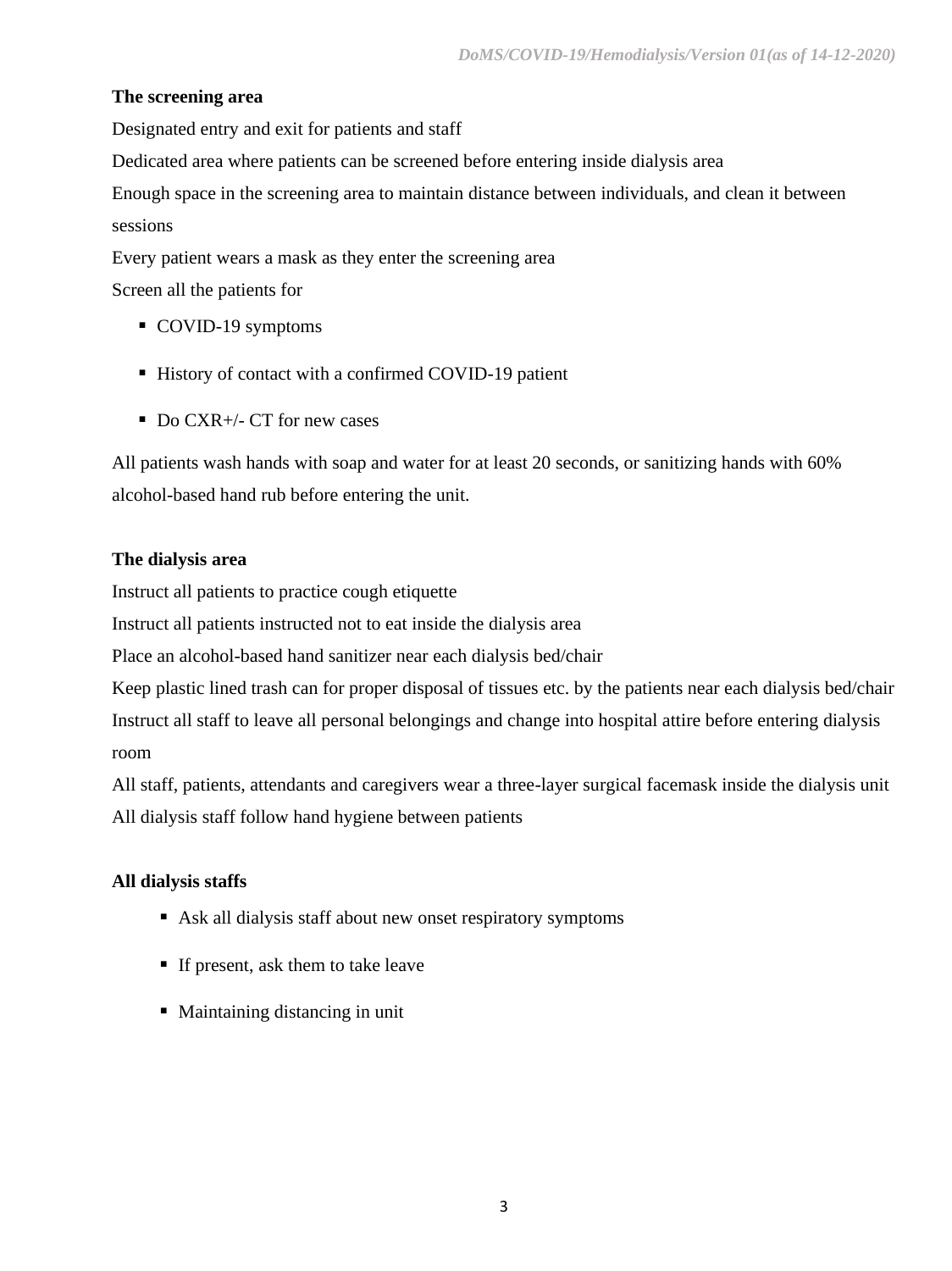# **Screening and Management of Maintenance Hemodialysis patients regarding COVID-19**

- Patients entering the hemodialysis unit must undergo epidemiologic and symptomatologic screening for COVID-19 as guided by MOHS.
- Refer to Algorithm-1 (Screening and Management of Maintenance HD patient for HD in COVID-19 era)
- Hemodialysis patients who have contracted COVID-19 infection as confirmed by PCR testing must be hospitalized to Designated Hospital with hemodialysis facility.
- HD will be provided for at least 3 weeks if possible or 2 weeks until they are discharged by MOHS discharge criteria.
- **•** Refer to Algorithm  $-2$  (Management of COVID-19 confirmed HD patients)
- As viral shedding is expected to be prolonged, a strategy to conserve hospital resources in these otherwise clinically well patients includes step down care to a sub-center. Such patients should be cohorted at a specific dialysis center with personal transportation using a fixed route.
- **•** If the patient is being discharged from the designated hospital, hemodialysis should be done in sub-centre prepared to follow all recommended infection prevention and control practices for the care of a patient with COVID-19
- When these patients are ready to discharge from the designated hospitals, appropriate planning and allocation to sub-center dialysis unit should be done.
- $\blacksquare$  If the patient is negative from at least two consecutive respiratory specimens collected  $> 24$  hours apart (total of two negative specimen) tested using FDA authorized molecular viral assay to detect SARS-COV-2 RNA, they can be referred back to their outpatient dialysis center.
- Both primary teams and nephrologists need to be aware of the importance of appropriate discharge planning for HD patients.
- For hemodialysis patients hospitalized with COVID-19, decisions about discharge from the designated hospital or sub-center should be based on their clinical status and the ability of the outpatient dialysis unit to meet their care needs and adhere to recommended infection prevention and control practices.
- The hospital discharge planning team should communicate as early as possible with the receiving outpatient dialysis unit to ensure arrangements have been made for the patient to receive hemodialysis.
- The patient should not take public transport until they met criteria for discontinuation of transmission based precautions.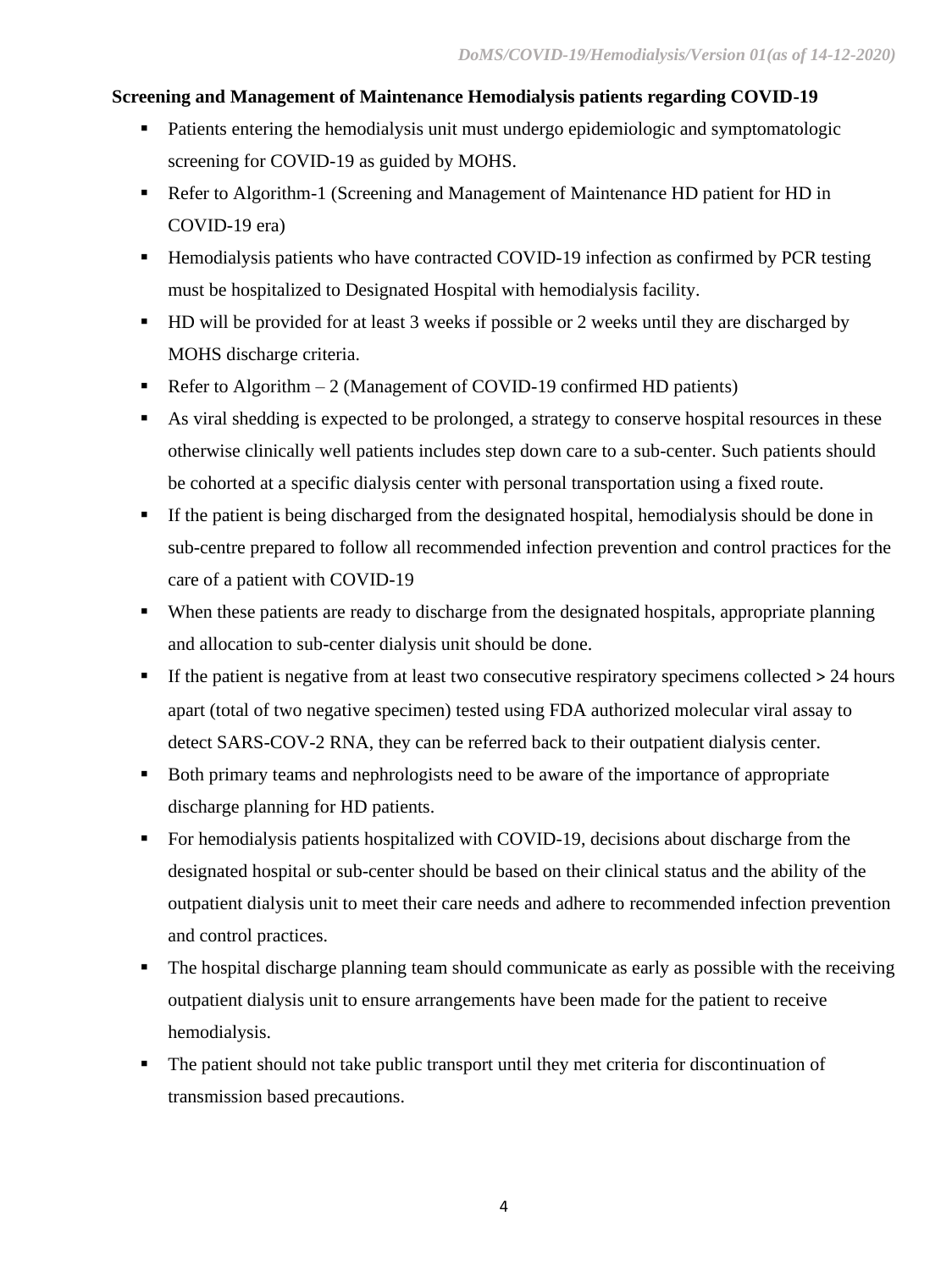# **MOHS Discharge Criteria for COVID-19 confirmed patients (as of 10-10-2020) (Version-6)**

## *I. For symptomatic COVID-19 confirmed patients:*

## **(a) Patients with mild or moderate Illness who are not severely immunocompromised**

- 10 days after onset of symptoms, plus at least 1 additional day without symptoms (including without fever with no antipyretics and without respiratory symptoms and other COVID-19 symptoms) provided that history of onset of symptoms is reliable
- **If the history of onset of symptoms is not reliable, at least 11 days is recommended to stay in** hospital.

#### **(b) Patients with severe to critical illness or who are severely immunocompromised**

- 10 days after onset of symptoms, plus at least 4 additional days without symptoms (including without fever with no antipyretics and without respiratory symptoms and other COVID-19 symptoms)
- At least 20 days is recommended to stay in hospital.

#### *II. For asymptomatic COVID-19 confirmed patients:*

■ 10 days after taking swab with positive test for SARS-CoV-2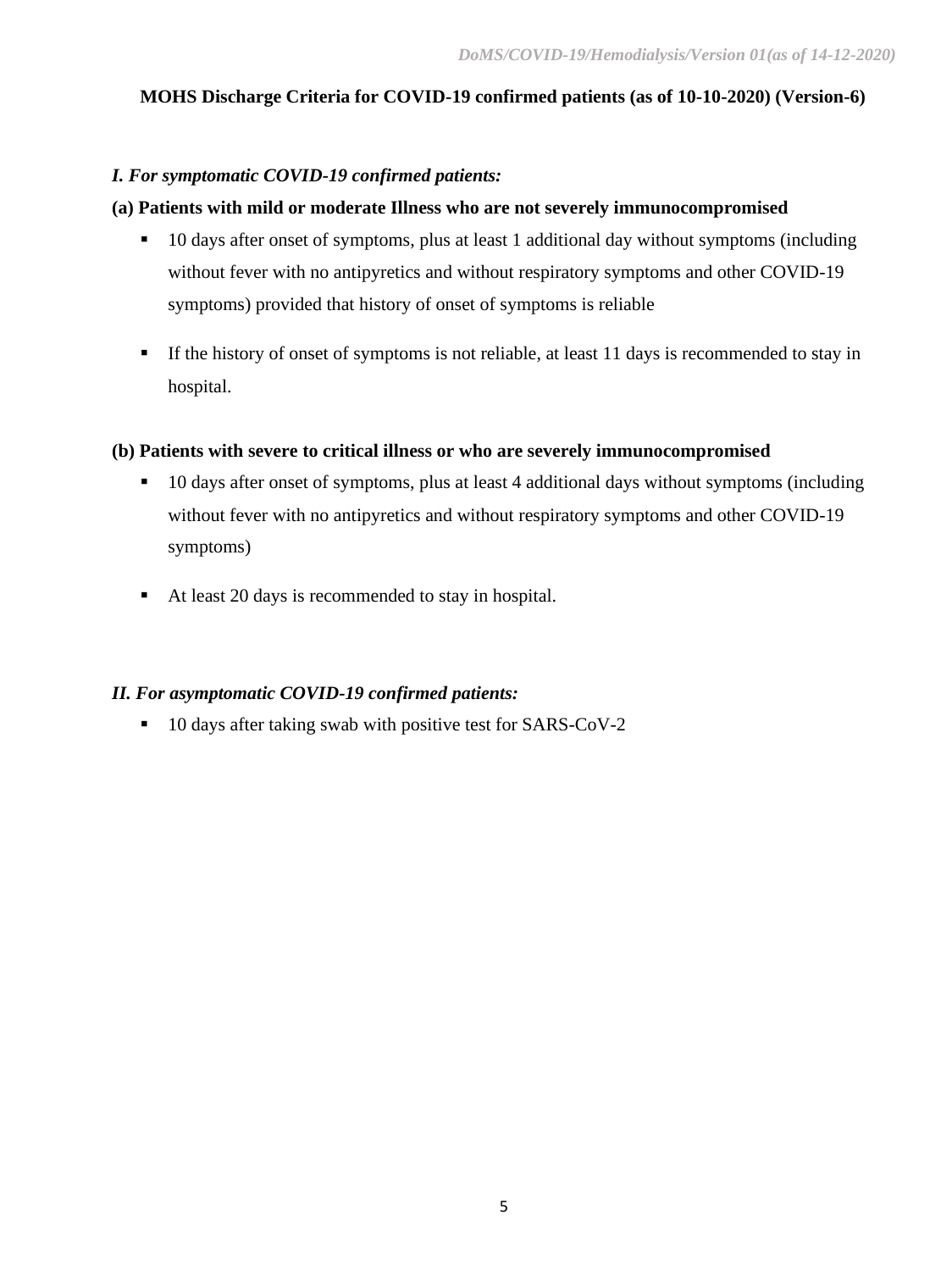## **Cleaning and Disinfection**

- Current procedures for routine cleaning and disinfection of dialysis stations are appropriate for patients with COVID-19 infection; however, it is important to validate that the product used for surface disinfection is active against COVID-19.
- Facilities should ensure they are following the manufacturer's label instructions for proper use and dilution of the disinfectant.
- Staff should be educated, trained, and have competency assessed for all cleaning and disinfection procedures in the facility. Ensure staff use appropriate PPE according to manufacturer's recommendations when cleaning.
- Routine disinfection of surfaces at the station should occur with no patient present to reduce the opportunities for cross-contamination and to avoid exposing patients to disinfectant fumes.
- If visible blood or other soil is present, surfaces must be cleaned prior to disinfection.
- **•** Disposable medical supplies brought to the dialysis station should be discarded.
- All non-dedicated, non-disposable medical equipment used for patient care should be cleaned and disinfected according to manufacturer's instructions and facility policies.
- Follow standard operating procedures for the containment and disposal of used PPE and regulated medical waste.
- **If linens or disposable cover sheets are used on the dialysis chairs, follow standard procedures** for containing and/or laundering used items.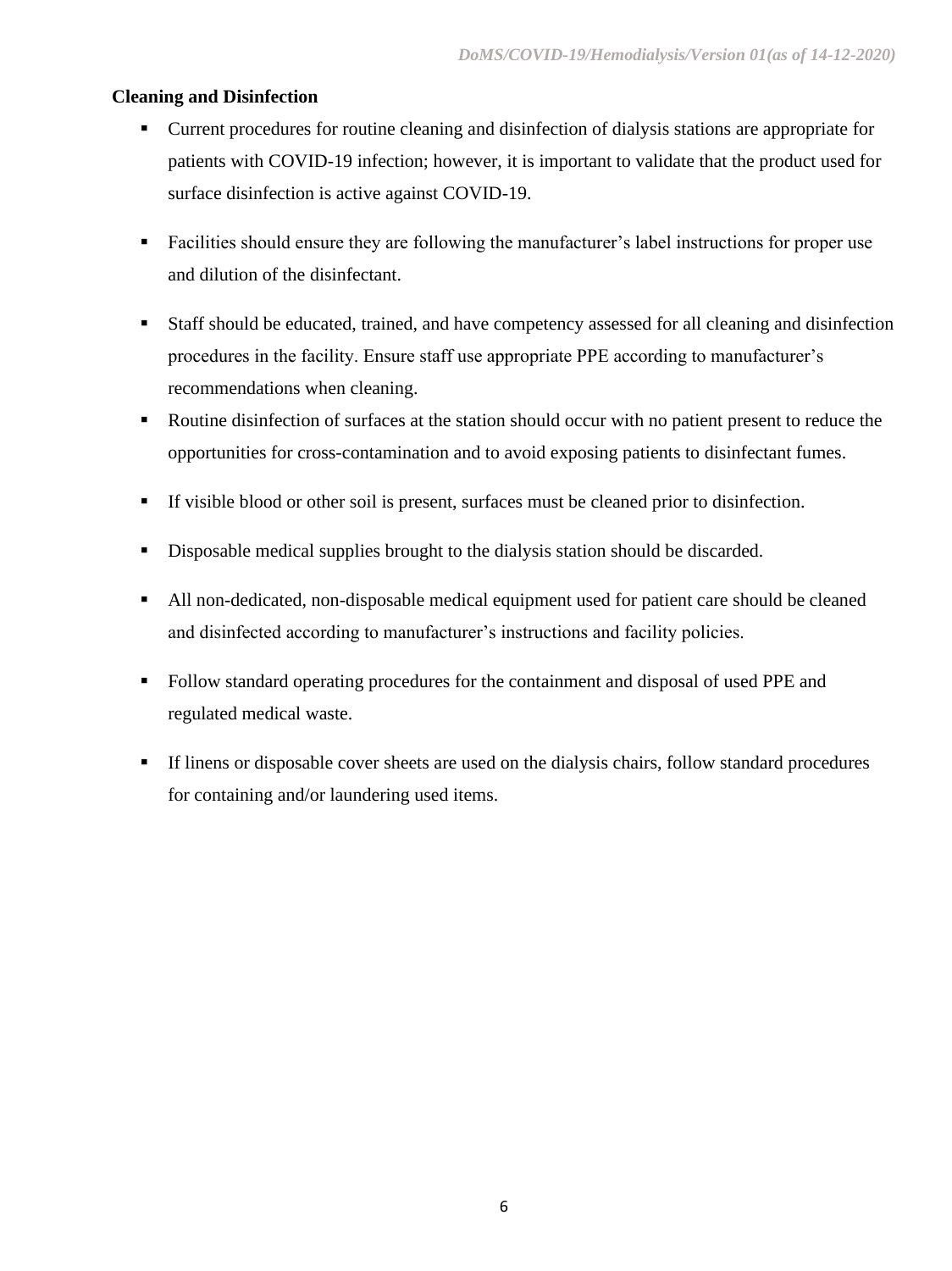## **Algorithm-1: Screening and HD of Maintenance HD patient in COVID-19 era**



Patient coming to HD unit

COVID-19 test +ve at any stage = Confirmed case

\* Symptoms: Fever ≥37.5'C or Respiratory symptoms (cough, sore throat, shortness of breath) or loss of smell/ taste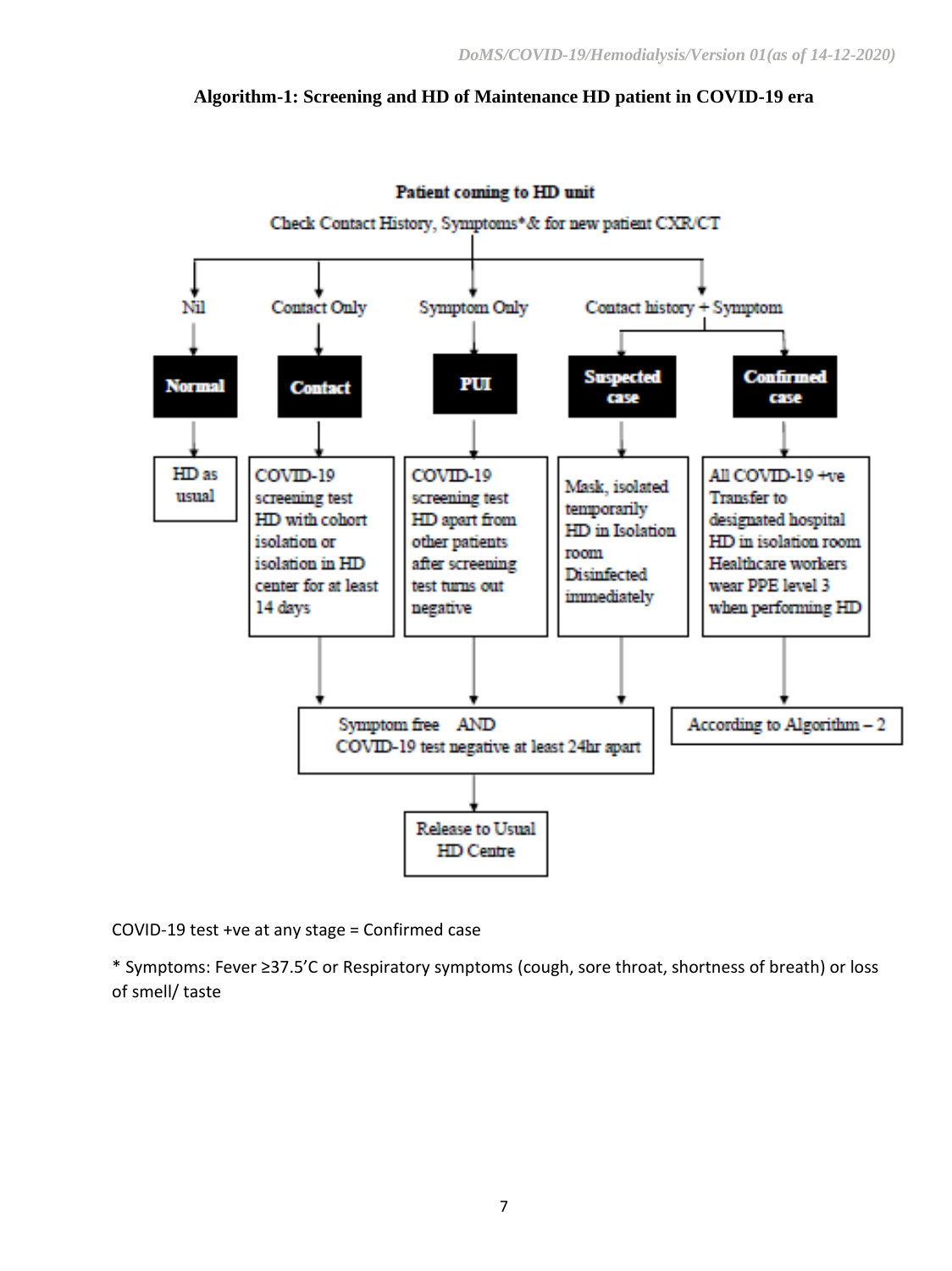

**Algorithm – 2: Management of Confirmed COVID-19 Hemodialysis Patient**

NOTE: The guideline is general guideline. This should be adapted and modified depending on the intensity of COVID-19 outbreak, availability of resources and feasibility of each hospital.